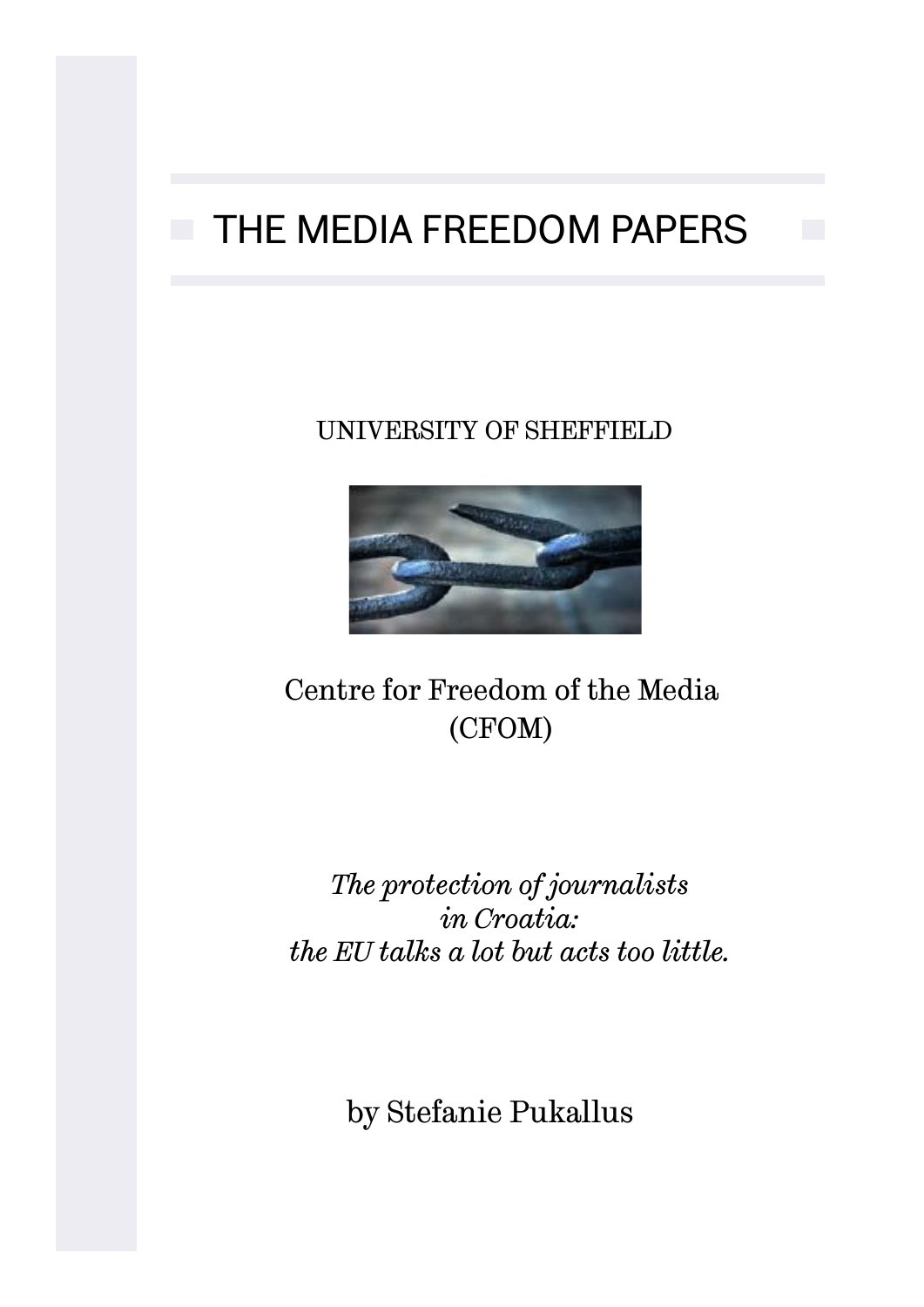### **The protection of journalists in Croatia: the EU talks a lot but acts too little.**

Stefanie Pukallus

Dr Stefanie Pukallus is a postdoctoral research fellow in European civil and identity policies at CFOM. She specializes in the way the European Commission (and before that the High Authority) has actively promoted European civil integration through a range of policy and public communication initiatives going back to the inception of the European Community. She is currently undertaking research in the area of European media policy with regard to media regulation, standards of news, freedom of expression and European civil society.

> **Centre for Freedom of the Media** 18-22 Regent Street University of Sheffield S1 3NJ http://www.cfom.org.uk/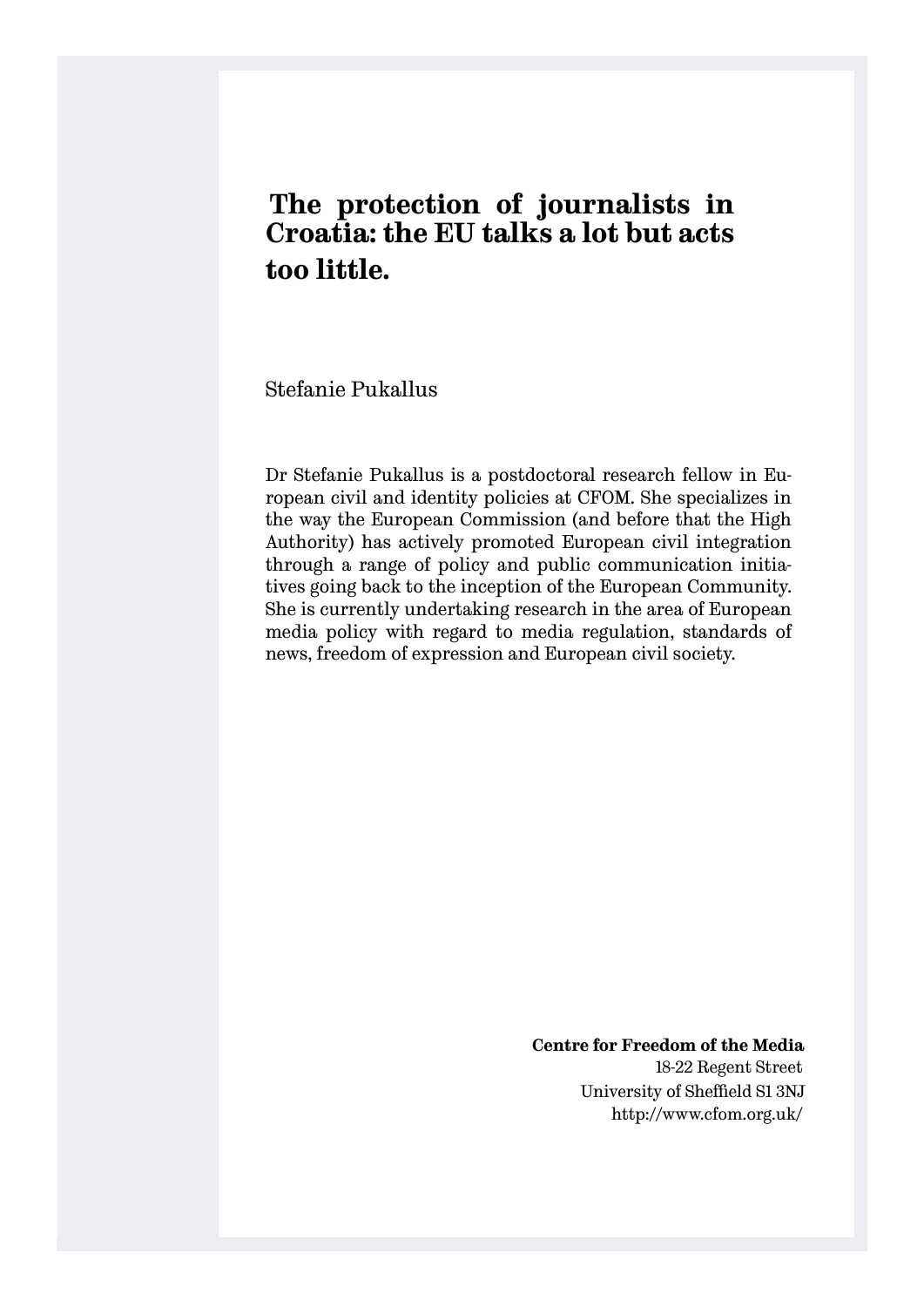# Abstract

The EU Charter of Fundamental Rights enshrines the right to freedom of expression. The European Commission refers to this right a cornerstone of EU democracy. As such, so the European Commission claims, the protection of the right to freedom of expression is a condition any country applying for EU membership has to fulfill. The case of Croatia proves different. Croatian journalists often find themselves in situations of undue political pressures and confronted with various kinds of censorship. And yet, Croatia became the 28th EU member state on 1 July 2013. This paper shows that in reality, the EU does not push as hard for freedom of expression in acceding EU countries as it likes to claim.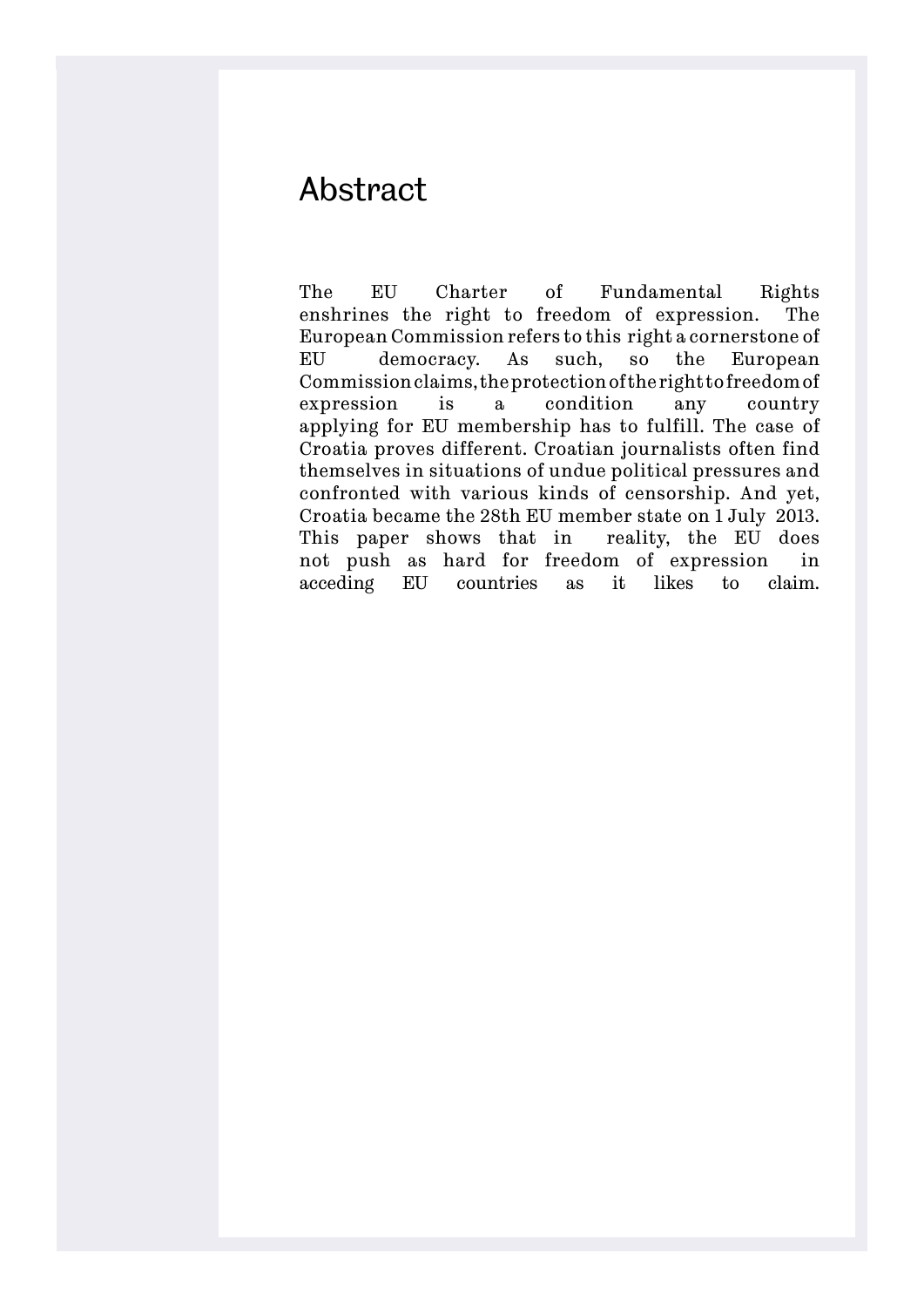### **The protection of journalists in Croatia: the EU talks a lot but acts too little.**

1 December 2009 was the day when the EU Charter of Fundamental Rights became legally binding; the day when the EU could finally start its pan-European quest for the protection of the right to freedom of expression with the Charter as its magic shield. Humorous exaggeration aside, the EU Charter is an important document that, according to Viviane Reding, Commissioner for Justice, Citizenship and Fundamental Rights (2010-2014), 'represents the most modern codification of fundamental rights in the world' and something 'Europeans can be proud of'<sup>1</sup> . The right to freedom of expression is enshrined in art. 11 :

1. Everyone has the right to freedom of expression. This right shall include freedom to hold opinions and to receive and impart information and ideas without interference by public authority and regardless of frontiers.

2. The freedom and pluralism of the media shall be respected.

Freedom of expression is considered a cornerstone of democracy in Europe. Or as Neelie Kroes, Commissioner for Digital Agenda and responsible for EU media freedom (2010-2014), puts it: 'We [Europe] are the birthplace of democracy; a global guardian of

eu/commission\_2010-2014/reding/pdf/speeches/ speech 20100318 1 en.pdf.

fundamental rights. If Europe is to be anything more than an economic union, it should be as a model and champion of those values'2 . And for Kroes, to 'champion' these values means to 'be the global best-in-class' and to have 'the freest and proudest media in the world'<sup>3</sup> .

So how could we become the 'best-inclass'? The answer is rather simple: If we want the freest media in the world, then the EU - equipped with the Charter of Fundamental Rights - needs to ensure that journalists and notably investigative journalists across the EU can exercise their right to freedom of expression free from fear, harassment, threats, undue political pressure and censorship. Kroes duly endorses'[q]uality, investigative journalism [as] a defining feature of European political culture, a foundation of our democracy'<sup>4</sup> . She emphasises the need to protect it, and condemns threats against journalists: 'Very recently, a Greek extreme-right party made death threats against a Greek journalist. I am very concerned about such threats – I denounce them. These incidents show that (…) we have to think harder about how to protect journalists themselves - and anyone who uses his right to speak up - from physical or verbal violence'5 . Kroes further insists that she 'could not disagree more' with those who say about that protecting the right to freedom of ex-

3 Ibid.

<sup>1</sup> Viviane Reding (2010) The EU's accession to the European Convention on Human Rights: Towards a stronger and more coherent protection of human rights in Europe, 18 March, http://ec.europa.

<sup>2</sup> Neelie Kroes (2013) Safeguarding media freedom and pluralism, 22 March, SPEECH/13/252, http://europa.eu/rapid/press-release\_SPEECH-13-252\_en.htm.

<sup>4</sup> Neelie Kroes (2012) Defending media freedom, 8 May, SPEECH/12/335 http://europa.eu/rapid/pressrelease SPEECH-12-335 en.htm?locale=FR.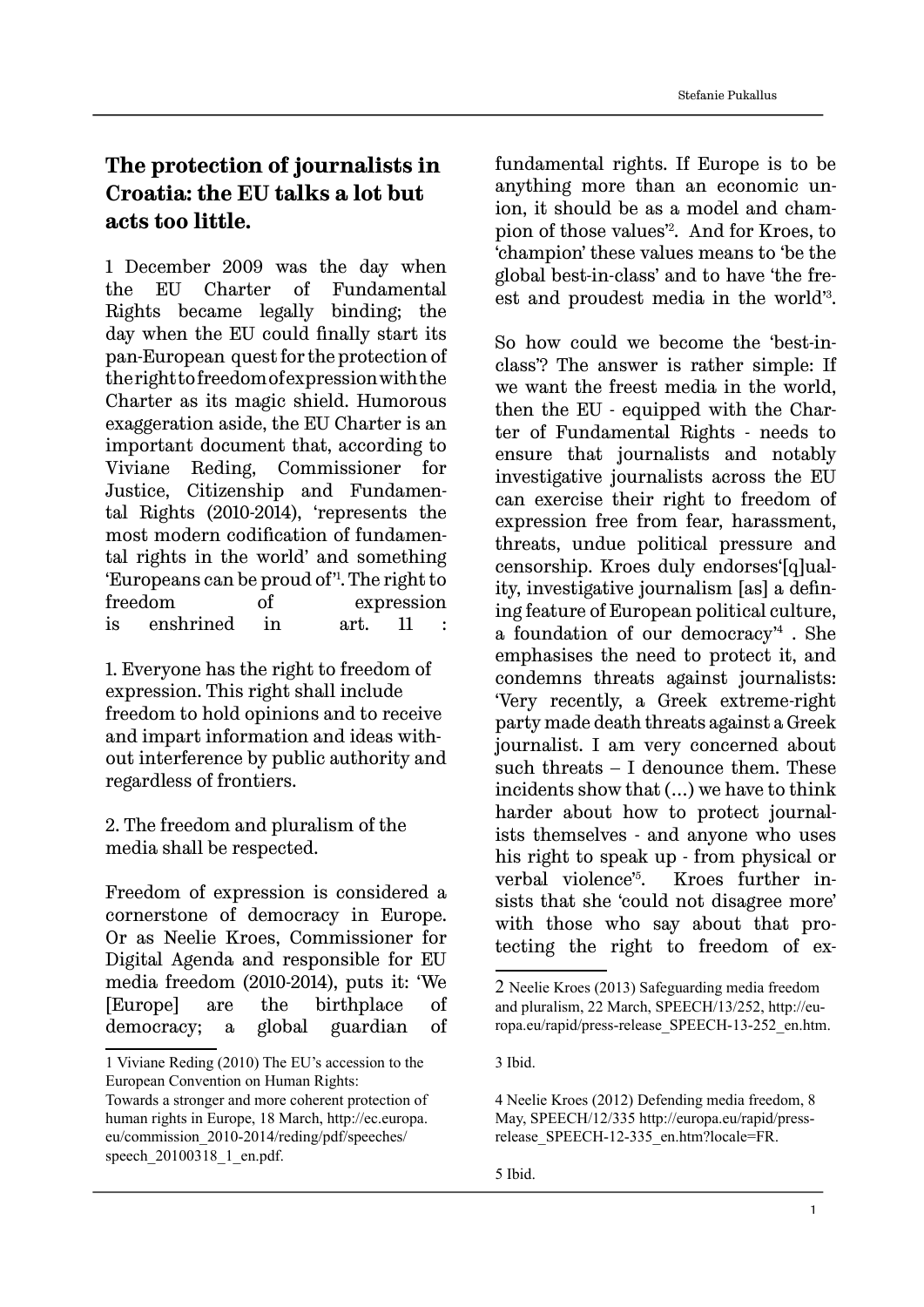pression is 'too complex, too risky, too much of a headache to even think about (…). This is about democracy, it is about freedom, it is about Europe'6 .

This is a clarion call indeed. Some seventy years after the end of World War II and Europe's extreme experiences of censorship, propaganda, authoritarian regimes, dictatorships and their attendant curtailing of citizens' rights, the EU has equipped itself with a Charter of Fundamental Rights and commits firmly to the protection and defense of the fundamental right to freedom of expression. Furthermore, as Kroes points out, the EU continues 'to push for freedom of expression in those countries seeking to join the EU'. To this the Commission adds: 'Freedom of expression is a key indicator of a country's readiness to become part of the EU. It implies a commitment to democracy, good governance and political accountability. Accordingly, no country can join the EU without guaranteeing freedom of expression as a basic human right (art. 49 Lisbon Treaty).

However, the accession process of Croatia, which became the 28th EU member state on 1 July 2013, shows that in reality, the EU does not push as hard for freedom of expression in acceding EU countries as it likes to claim.

#### **The example of Croatia**

Croatia declared its independence from Yugoslavia in 1991. This led to the Croatian War of Independence (1991-1995). In 1999 Croatian leader Franjo Tuđman

died, and with him the authoritarian regime in Croatia came to an end. In 2003 Croatia had apparently undergone sufficient democratic reforms to apply for EU membership. The accession negotiations started in 2004, in 2011 Croatia signed the accession treaty and finally, in 2013 became a member of the EU.

Since the early 1990s Croatia has faced serious repression of media and journalists' rights. Freedom of expression was significantly curtailed through varied forms of unofficial censorship in spite of art. 34 of the Croatian Constitution which guarantees freedom of expression and prohibits censorship.7 In 2011 the Association of Croatian Investigative Journalists (ACIJ) published its 'White Paper – A Chronicle of Threats and assaults on Journalists in Croatia 1990-2011'. It consists of  $70<sup>8</sup>$  stories of journalists who have experienced censorship and intimidation, often over long periods in their careers. Whilst most have persevered in their journalistic roles, others have succumbed to these pressures and left their profession.

The stories published show a variety of forms of censorship and restrictions on the freedom of expression of journalists, particularly when it comes to reporting on corruption and the investigation of war crimes committed in the early 1990s. Censorship has ranged from threats in the form of letters, hone calls, and public insults to physical violence against journalists. In 2008 two journalists were murdered in a car bomb attack. Another one was so badly 7 See SEC(2005)1424.

8 The ACIJ collected over a hundred stories but in the end only seventy were published as the remaining journalists had withdrawn their consent to have their stories published.

<sup>6</sup> Neelie Kroes (2012) Safeguarding Media Pluralism in the EU, 27 June, SPEECH/12/504 http://europa.eu/ rapid/press-release\_SPEECH-12-504\_en.htm.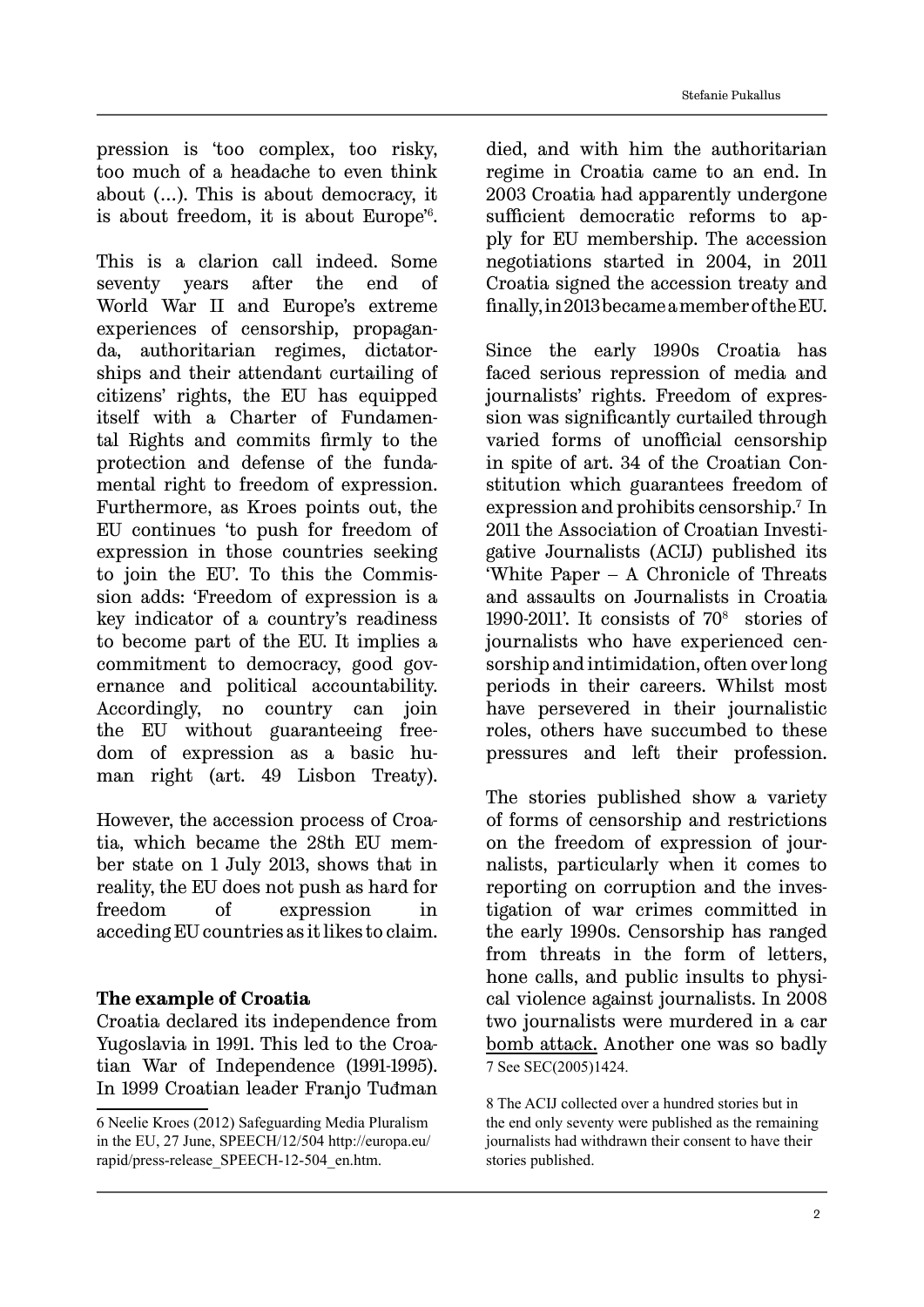assaulted that the police categorised it as attempted murder. Further, journalists have on occasion been denied access to press conferences and events and were sacked from their jobs after controversial pieces were published; news organisations were bugged, editors were dismissed on orders of state authorities which appointed new editors, and in 2010 the Indigenous Croation Party of Rights (AHSP) publicly burned a copy of the Serbian independent newspaper 'Novosti' and a week later the Yugoslav flag in order to show their disregard for Serbian media. The newspaper office had to be guarded by the police for over a week.

Journalists have also been arrested and questioned, have been accused of publishing confidential information without ever being told which documents the charges related to and which the police based their investigations on. In the 1990s 'controversial' journalists would occasionally receive mobilisation papers and were put into military training to supposedly prepare for combat at the front. Certainly, this is an example confined to the context of the Croatian War of Independence but to suppose that with the death of Tuđman and the accession process to the EU everything changed for the better would be wrong. According to the White Paper, with Tuđman dead the main source of orchestrated attacks and intimidation of journalists disappeared. Whilst this was in itself a good thing 'it also led to the worst instances of abuse' (ACIJ 2011: 8): various offshoots emerged. These offshoots include several groups of the 'so-called intellectual underworld' which are 'linked with different fractions [sic] in the ruling party, (…) local and regional strongmen, con-

victed and non-convicted war criminals, police ministers (….), nouveau riche from the edge or the other side of the law, ordinary criminals … They all generally act relatively independently' (ibid.) which according to the ACIJ (ibid.) explains why the amount of violence since 2000 'was even greater than in the nineties'. Besides the crimes against journalists, Croatia also faces an issue of impunity in three ways: first, police reports are filed but often not followed up on; second, assailants of journalists are often charged with disturbing the peace instead of assault; third, investigations – when they happen – take a long time and often only succeed in finding the hitman whilst the orchestrators of the crimes remain unidentified.

What this short overview shows is that Croatia faces – 20 years ago and today – serious challenges to the right to freedom of expression and correspondingly, a truly free press. There is a well-founded concern for the safety of journalists when exercising their profession and, as outlined above, an issue of impunity. In other words, those who commit crimes against journalists – crimes that either escape justice altogether or face only minor charges such as disturbing the peace.

That the EU knew about the various forms of repressions of media freedom and the danger that journalists faced is certain as the Commission's Progress Reports on Croatia show.

#### **The Progress Reports 2005-2013**

The Progress Reports 2005-2013 point to three main challenges to the exercise of freedom of expression. These include first, Croatia's libel law; second, undue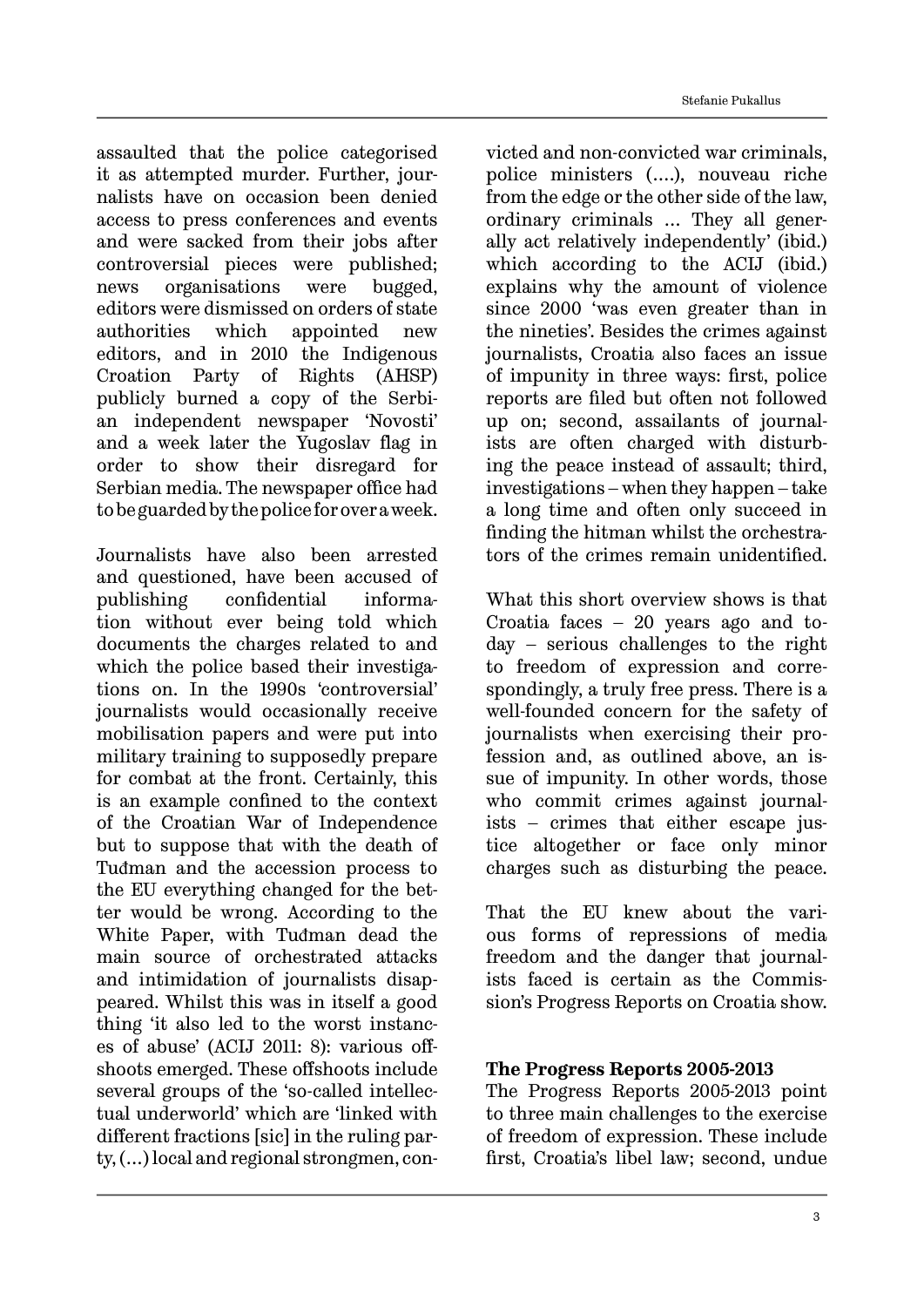political pressures on the public service broadcaster HRT (Hrvatska Radio Televizija) and third, crimes against journalists.

The first challenge is addressed in the Progress Reports  $2005^9$  and  $2006^{10}$ . For example, the Progress Report 2005 criticises the incomplete decriminalisation of Croatian libel law: 'Since October 2004, four journalists have received suspended prison sentences for libel. The revised libel regime still appears to lead to a certain degree of self-censorship among journalists and could be further improved<sup>'11</sup>. In June 2006 the Croatian 'Parliament approved amendments to the Criminal Code abolishing the sanction of prison sentences for libel'. Whereas this appeared to be a promising improvement, in reality the new changes to Croatian Criminal Law – which entered into force on 1 January 2013 - need to be understood as a setback with regard to media freedom. According to this law insults, defamation, and slander are considered crimes. If a journalist is accused of any of these crimes he/she needs to prove that his/ her intention was not to harm the other party's reputation. As such, this law reversed the amendment of 2004 which placed the burden of proof on the prosecutor. The new law places the burden once again on the accused, in contradiction to the principle that anyone accused is presumed innocent until proven guilty. The EU has remained silent on the recently passed law and its implication for the possibility of freedom of expression 9 SEC(2005)1424.

10 SEC(2006)1385.

11 SEC(2005)1424: 18.

and media freedom in Croatia. No speech, no report, no mention of it at all.

With regard to the second, the Progress Reports of 2005, 2006<sup>12</sup>, 2007<sup>13</sup>,  $2008^{14}$ ,  $2010^{15}$ , and  $2011^{16}$  address undue political pressures on and interference with the public service broadcaster HRT in particular and state that these raise concerns for freedom of expression. For example, the Progress Report 2006 states that the 'concerns expressed in the 2005 Progress Report concerning possibilities for political influence at the local level remain valid. Two cases in particular concerning the political TV shows "Otvoreno" and "Latinica" also highlighted political pressure being exerted on the public broadcaster HRT, threatening its independence and raising concerns about freedom of expression in Croatia'17. This is a continuing problem as the Progress Report 2007 points out: 'the public broadcaster HRT continues to be subject to occasional political pressure, raising concerns about freedom of expression'18. Both Progress Reports in 2010 and 2011 emphasise that HRT 'continued to face serious [managerial] difficulties' that had an impact on its functioning. The 2012 Monitoring Report mentions a new law on the public broadcaster adopted in July 2012 which was passed in order to achieve

- 12SEC(2006)1385: 9. 13 SEC(2007) 1431. 14 SEC(2008) 2694. 15 SEC(2010) 1326. 16 SEC(2011) 1200.
- 17 SEC(2006)1385: 9.

18 SEC(2007) 1431: 11.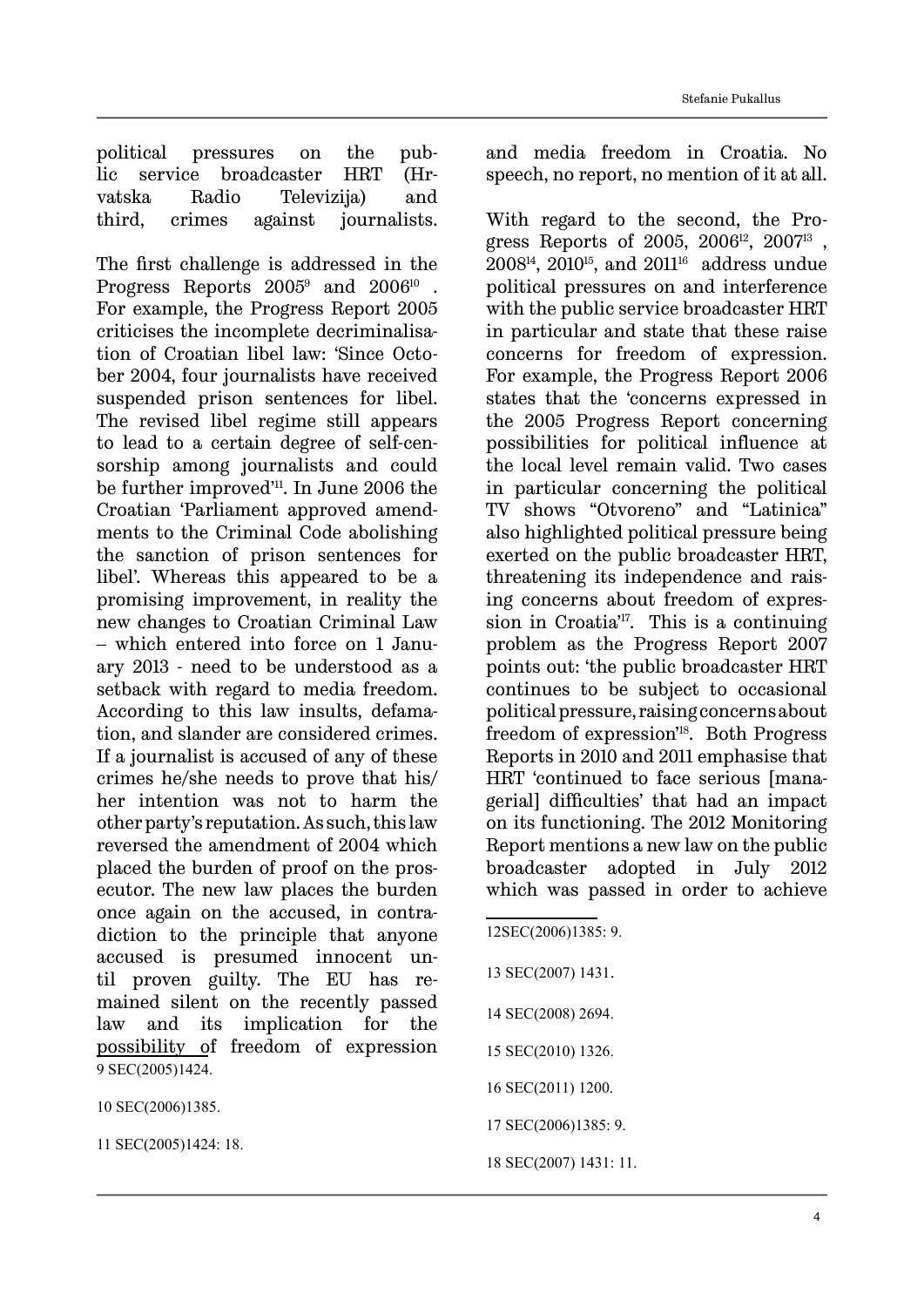more editorial independence from particularly political authorities. However, this law has not brought about an immediate success – after all, and as the Commission points out, improving the situation with regard to media freedom 'goes beyond a simple transposition of EU rules: it calls for behavioural and cultural change in politics, judiciary and media'19. Correspondingly, the Commission stresses that 'continued efforts are needed to ensure the independence of the public service broadcaster and to increase its transparency'<sup>20</sup>. And then the EU leaves it at that.

With regard to the third challenge, the Progress Reports of  $2008^{21}$ ,  $2009^{22}$ and 201023 address the topic of crimes against journalists. The EU's concern was triggered by the murder of two Croatian journalists in 2008: 'Cases of physical attacks as well as death threats against journalists have gained in prominence and require more thorough investigations. Journalists working on corruption cases or organised crime are increasingly targeted. There has been limited success in identifying and prosecuting perpetrators. Two journalists have been recently murdered.<sup>24</sup> These two journalists were Ivo Pukani and Niko Franji. They were killed by a bomb placed in a scooter next to Pukani's car. To date, their murderer has not been caught. These two murders and the

22 SEC(2009)1333.

attempted murder of Dušan Miljuš, a journalist of Jutarnji List, led the Commission (2009) to note that '(…) threats against journalists working on cases of corruption and organised crime have been increasing. There has been limited success in identifying and prosecuting perpetrators and instigators of certain physical attacks on journalists'25 and to stress that 'Particular vigilance is required as regards freedom of expression and threats against journalists.'26 It appears that the events of 2008 and the findings of further inquiries into the sit uation of journalists in Croatia alarmed the Commission. Accordingly, in 2010 the Commission stresses that all of the above issues 'need to be addressed by the countries [the Western Balkan countries including Croatia] concerned as a matter of urgency'27 and emphasises that the 'Commission will closely monitor progress in (…) areas such as the legal framework and its compliance with European standards, in particular regarding defamation; the responsibility of authorities to duly sanction all cases of attacks on journalists; the establishment of self-regulatory bodies and their contribution to enhanced professionalism; the role of public service broadcasters in pluralistic democracies (…)'28. Further the Commission announces the 'organisation of a conference on freedom of expression and the media in the enlargement countries in spring 2011' - this conference was the called the 'Speak Up Conference'.29

<sup>19</sup> http://ec.europa.eu/enlargement/policy/policy-highlights/media-freedom/index\_en.htm. 20 SWD(2012) 338 final: 7.

<sup>21</sup> SEC(2008) 2694.

<sup>23</sup> SEC(2010) 1326.

<sup>24</sup> SEC(2008)2694: 11.

<sup>25</sup> SEC(2009) 1333: 19.

<sup>26</sup> Ibid.: 56.

<sup>27</sup> COM(2010)660: 8.

<sup>28</sup> Ibid.: 9.

<sup>29</sup> The first Speak Up Conference was held in 2011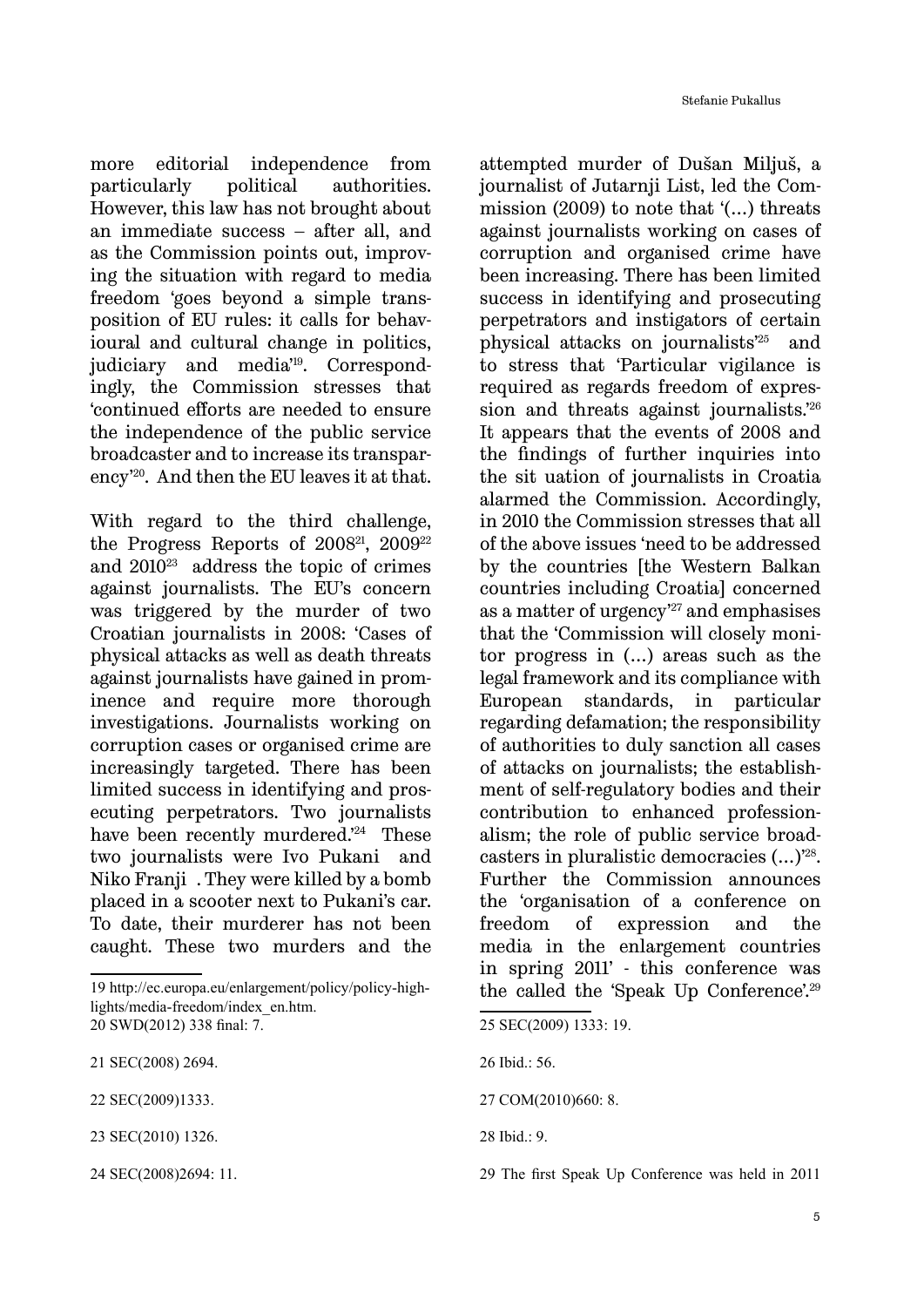Whereas the Commission's position statement reconfirms the importance of freedom of expression for any country that wishes to join the EU, it does not lead to any practical consequences. On the contrary and rather surprisingly, the EU has been increasingly silent: In the reports of the following years 2011-2013 there is no mentioning of the 'Speak Up Conference' and its results. Whilst the 2011<sup>30</sup> Progress Report notes en passant the limited progress in investigating threats against journalists and a Commission report of 201231 does not mention the issue of freedom of expression at all and in 2013 the Commission merely notes that the 'investigation and prosecution of cases of intimidation and violence against journalists continued'<sup>32</sup>.

How can the EU go quiet with regard to the state of freedom of expression in Croatia? Croatia ranks only 64th on the World Press Freedom Ranking 2013.33 A new criminal law has just been passed which restricts media freedom and has the potential to increase selfcensorship amongst Croatian journalists. However, when I inquired at the Commission about the state of media freedom and if the right to freedom of expression in Croatia in May 2013, I was told: 'We'd like to inform you that following the 2012 Comprehensive

31 COM(2012) 601.

32 COM(2013) 171: 10.

33 http://fr.rsf.org/IMG/pdf/classement\_2013\_gb-bd. pdf.

Monitoring Report on Croatia (page 15) "Croatia is meeting the commitments and requirements arising from the accession negotiations and is in a position to implement the acquis as of accession in the fields of freedom of movement for workers, company law, intellectual property law, financial services, information society and media…' (personal communication, May 2013). And when I raised the issue of impunity in Croatia (and other EU member states) the Commission reassured me that 'the European Commission raises proactively the issues of impunity in discussions with third countries' whilst simultaneously telling me that 'there is currently no dedicated dialogue with Member States regarding violence against journalists'. No, there isn't: the ACIJ confirmed that the EU administration did not emphasise the need to protect journalists while Croatia was in its accession process.

So where does this leave us with regard to the EU Charter of Fundamental Rights and freedom of expression? The example of Croatia shows that the EU observes and comments on restrictions of freedom of expression, that it makes recommendations and voices criticism, then waits, and finally looks away when the required improvements are not realised. Croatia joined the EU anyway – its accession wasn't delayed because of challenges to freedom of expression and this points to the conclusion that freedom of expression is not a crucial criterion for accession (noted above) as the EU likes to claim. And maybe the EU found that the situation with regard to media freedom in Croatia was a little 'too complex, too risky [and] too much of a headache' after all. With its non-intervention the EU missed

<sup>(</sup>http://ec.europa.eu/enlargement/tenders/supportfor-civil-society/speak-up-conference/index\_en.htm) and the second Speak Up Conference was held in 2013 (http://ec.europa.eu/commission\_2010-2014/ fule/headlines/news/2013/06/20130614\_2\_en.htm). 30 SEC(2011) 1200.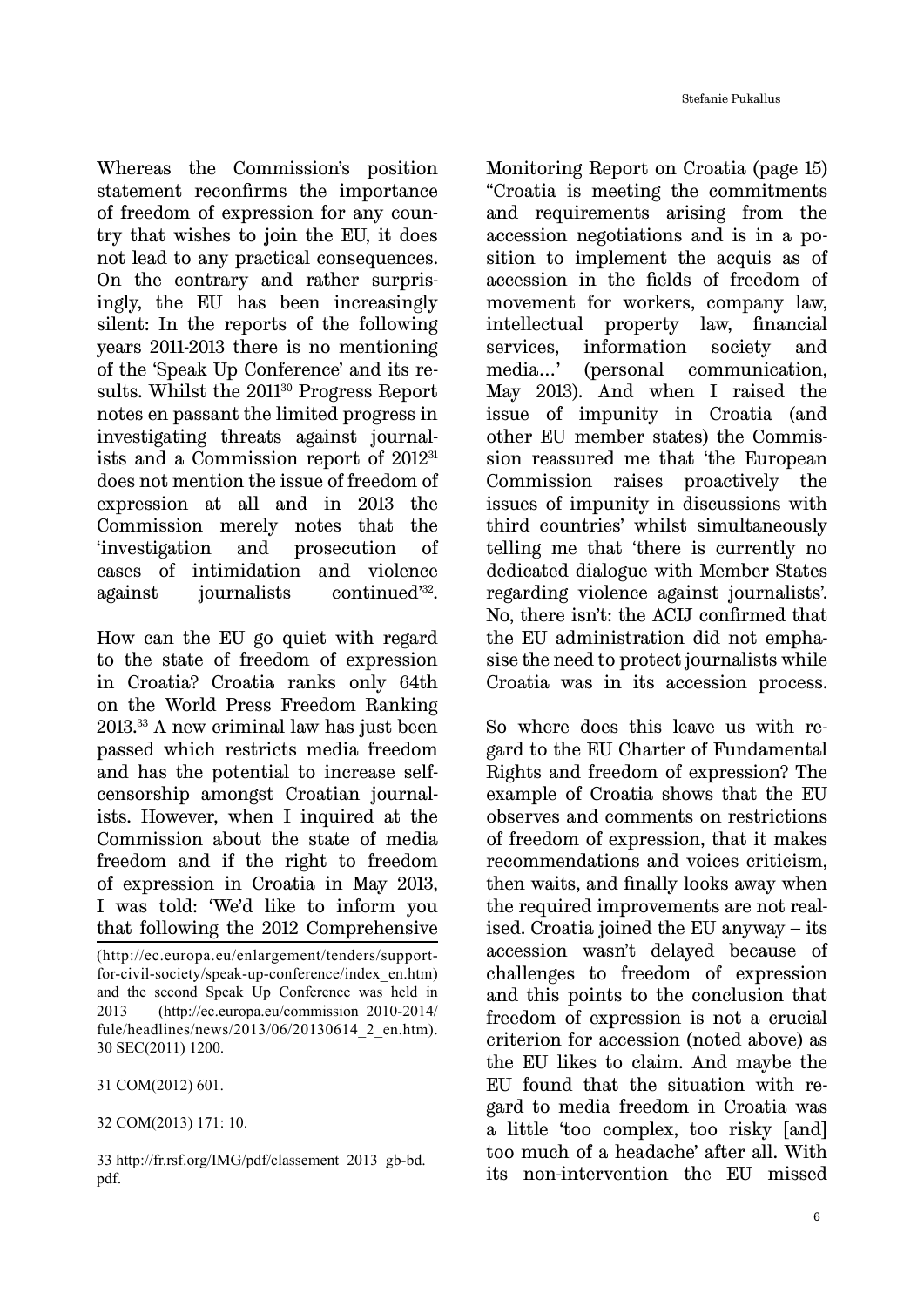an opportunity to show that the EU Charter of Fundamental Rights represents more than a paper commitment. It failed to show that EU Fundamental Rights are substantive and not, to borrow Geuss' terms, 'a vacuous conception' and a 'kind of puffery or white magic'<sup>34</sup>. The EU could have demonstrated that Reding's 'Zero Tolerance Policy' on violations of the Charter and her commitment to 'certainly not shy away from starting infringement proceedings whenever necessary<sup>'35</sup> were more than rhetorical flourishes. But it didn't. Instead the nearer the accession date came, the more silent the EU became and silence is just not enough.

<sup>34</sup> Geuss, R. (2001) History and Illusion in Politics. Cambridge: Cambridge University Press, 144.

<sup>35</sup> Viviane Reding (2010) Towards a European Area of Fundamental Rights: The EU's Charter of Fundamental Rights and Accession to the European Convention of Human Rights, 19 February, SPEECH 10/33, http://europa.eu/rapid/press-release\_SPEECH-10-33\_en.htm.